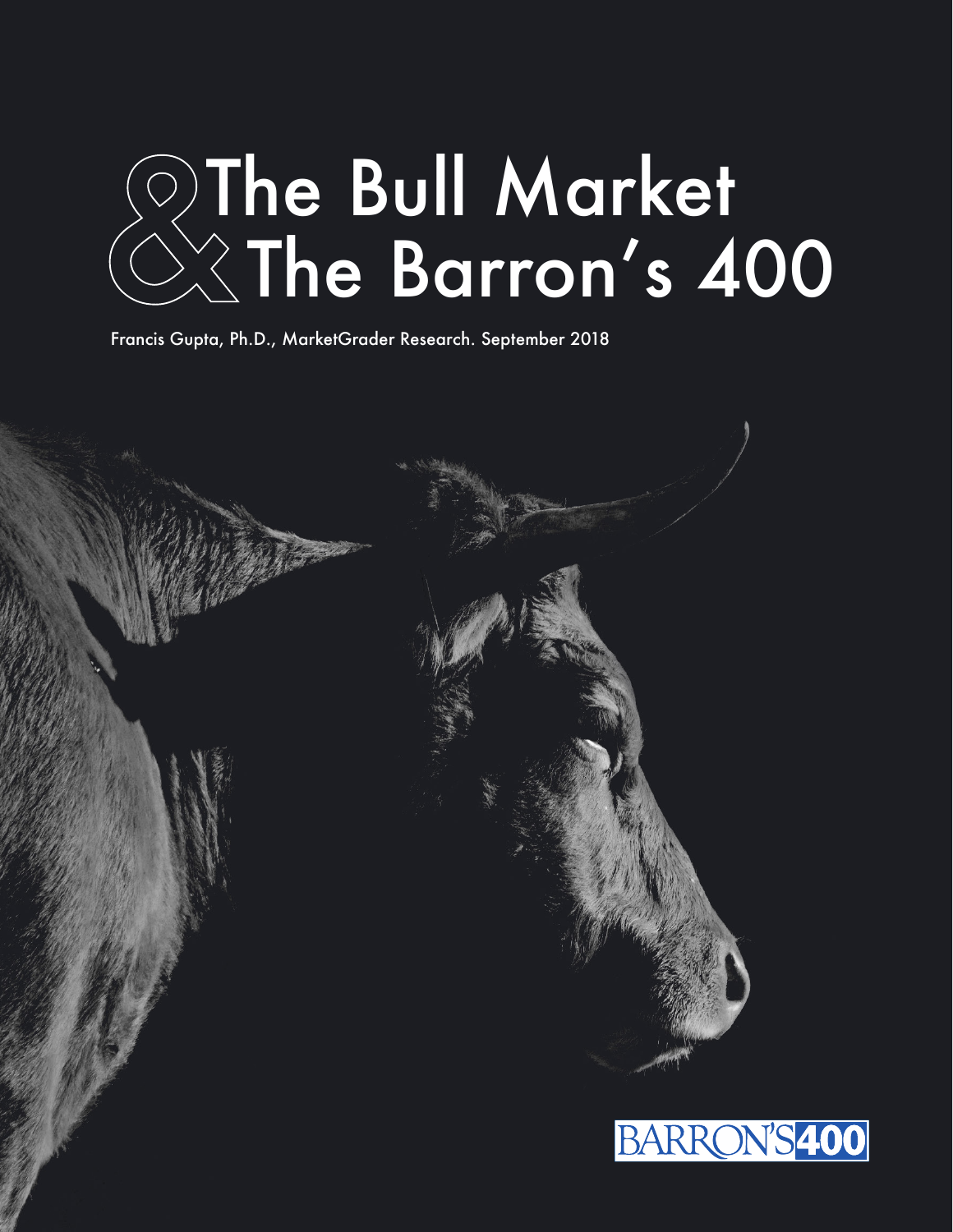### **The Barron's 400 — Bull Market Performance in the Crosshairs**

Stock market watchers fall into two camps when discussing the start of the current bull market: those who believe it started in March 2009 and consequently is the longest running bull market in history, and those who argue that it began in February 2016 and so is only 2½ years young<sup>1</sup>. At MarketGrader we fall into the former camp. But irrespective of when this bull market started, it goes without saying that it has been a remarkable stock rally. Consequently, we thought this might be a good time to review the performance of the Barron's 400 (B400) Index during the current bull market and to evaluate how well it has satisfied its stated objective as a measure of capital appreciation of the US equity market.

Under the assumption that the current bull market is the longest in stock market history, most experts agree that the rally started on March 9, 2009. This means that September 8, 2018, marked 9½ years, or 114 months, since its start. Since, for convenience, we will be using returns for calendar months for this analysis, we will begin the bull market rally on March 1, 2009 and therefore August 31, 2018, will mark the end of the 114-month period. Figure 1 presents the cumulative and annualized performance of the B400 over this 114-month period and compares it to the performance of well accepted size and style benchmarks.

|                         |                        |                         | <b>Total Returns</b> |                   | <b>Standard</b>  |
|-------------------------|------------------------|-------------------------|----------------------|-------------------|------------------|
| Index                   |                        | <b>Size &amp; Style</b> | <b>Cumulative</b>    | <b>Annualized</b> | <b>Deviation</b> |
| Barron's 400            | <b>B400</b>            | Multi Cap               | 453.6%               | 19.7%             | 15.2%            |
| <b>S&amp;P 500</b>      | <b>S&amp;P 500</b>     | Large Cap Blend         | 382.0                | 18.0              | 12.3             |
| Russell 1K              | R <sub>1</sub> K       | Large Cap Blend         | 388.5                | 18.2              | 12.5             |
| <b>Russell 1K Value</b> | R <sub>1</sub> K Value | Large Cap Value         | 325.4                | 16.5              | 12.8             |
| Russell 1K Growth       | <b>R1K Growth</b>      | Large Cap Growth        | 457.1                | 19.8              | 12.8             |
| Russell 2K              | R <sub>2</sub> K       | Small Cap Blend         | 409.5                | 18.7              | 16.9             |
| <b>Russell 2K Value</b> | <b>R2K Value</b>       | <b>Small Cap Value</b>  | 359.4                | 17.4              | 17.0             |
| Russell 2K Growth       | <b>R2K Growth</b>      | Small Cap Growth        | 460.9                | 19.9              | 17.4             |
| S&P Mid Cap             | S&P MC                 | Mid Cap Blend           | 426.1                | 19.1              | 14.7             |
| <b>Russell Mid Cap</b>  | <b>RMC</b>             | Mid Cap Blend           | 429.9                | 19.2              | 14.1             |

#### **Figure 1. B400 — Bull Market Performance March 1, 2009 Through August 31, 2018**

Source: Bloomberg & MarketGrader Research.

The B400 is a multi-cap index that is size and style agnostic as it uses a proprietary bottoms-up methodology based on company fundamentals to select stocks to be included into the index. On a cumulative basis, the B400 outperformed the S&P 500 by more than 70 percentage points over this 9  $\frac{1}{2}$ year period (453.6% versus 382.0%). This is significant as it translates into an outperformance of more than 170 basis points annually (19.7% versus 18.0%).

 $^1$  See, "Bull Market Hits a Milestone: 3,456 Days. Most Americans Aren't at the Party," by Matthew Phillips published in The *New York Times*, August 22, 2018, and "Reflections on the 9½-Year-Long Bull Market," by John Prestbo published in The Wall Street Journal, September 9, 2018.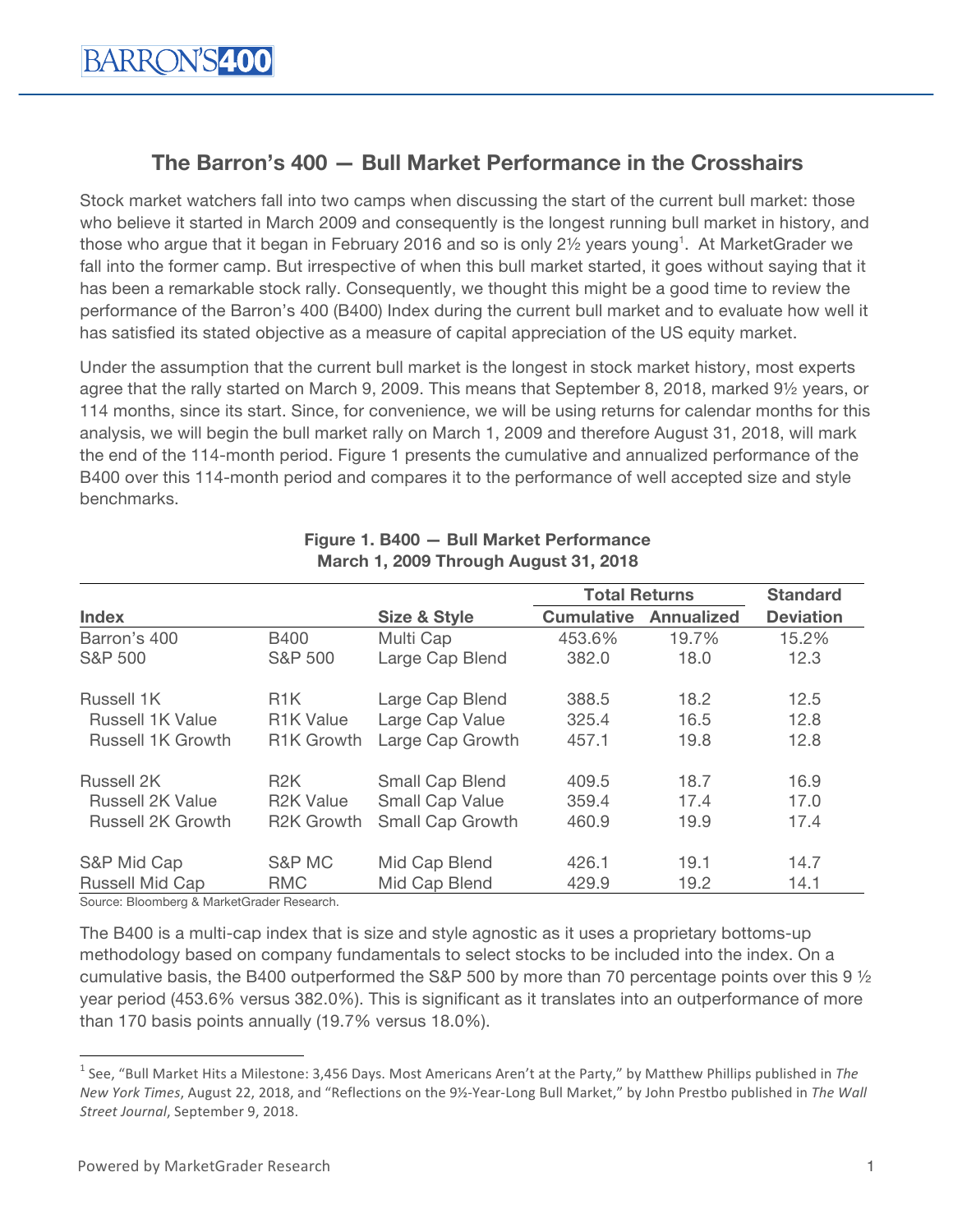## BARRON'S400

The adage that a rising tide lifts all boats could not ring truer than in the current bull market. All of the size and style benchmarks continue to perform very well. However, using the size and style categories as defined by Russell, it seems small stocks (as measured by the R2K) are doing slightly better than large stocks (as measured by the R1K) and growth stocks (as measured by the R1K Growth and R2K Growth) are significantly outperforming value (as measured by the R1K Value and R2K Value). Indeed, the R2K, so far, is up 409.5% while the R1K is up 388.5%. In addition, the R1K Growth and the R2K Growth are up 457.1% and 460.9%, respectively. While, the R1K Value and R2K Value are only up 325.4% and 359.4% over the same period. In summary, so far during the current bull market, small cap stocks are slightly outperforming large cap stocks and growth stocks are significantly outperforming value stocks.

Keeping this size and style summary in mind, it is obvious that from an equity asset allocation perspective, portfolios that allocated more capital to small companies and growth companies over this bull market run would be outperforming, in terms of capital appreciation, portfolios that were size and style neutral. Recall, that the primary objective of the B400 is to be a measure of the capital appreciation opportunities in the US equity market. We also know that the B400 not only significantly outperformed the S&P 500 but that it also satisfied its stated objective of providing a full measure of capital appreciation during this bull market. So how did the B400 do it? Was it overweight small stocks and growth stocks? The next section of this paper will provide the answer. Though it might be worth clarifying that for the B400 any over/under weighting of equity size and style categories is an outcome of the bottoms-up stock selection methodology and *not* an outcome of a top-down asset allocation strategy. In other words, the B400's methodology is not making active bets on the performance of the size and style categories but using company fundamentals to select the best companies irrespective of their size and style categories. If this stock selection turns out to be an implicit bet on a size and/or style category, then so be it.

Before we proceed to analyze the performance of the B400, a final observation from Figure 1. Notice the annual standard deviation of the B400 of 15.2% is greater than that of the R1K (the large cap benchmark) which has a standard deviation of 12.5% but less than that of the R2K (the small cap benchmark) which has a standard deviation of 16.9%. Again, this is to be expected as the B400 is a multi-cap index and holds both large cap and small cap stocks.

#### **Return-Based Size & Style Loadings**

There are two basic methodologies to analyze the sources of returns for a portfolio. The first, a holdings-based analysis, uses the performance of all of the individual securities held by a portfolio. Given that the B400 is reconstituted and rebalanced on a semi-annual schedule, and that over this 9½ year period the index was reconstituted 19 times, a holdings-based analysis of the B400 over this entire period will not only be cumbersome but may also be too granular so as to be insightful.

The second methodology is the returns-based style analysis. The objective of the returns-based style analysis is to try and "best" replicate the returns of a portfolio by holding a weighted portfolio of size and style benchmarks — in this case we are using the R1K Value, R1K Growth, R2K Value and R2K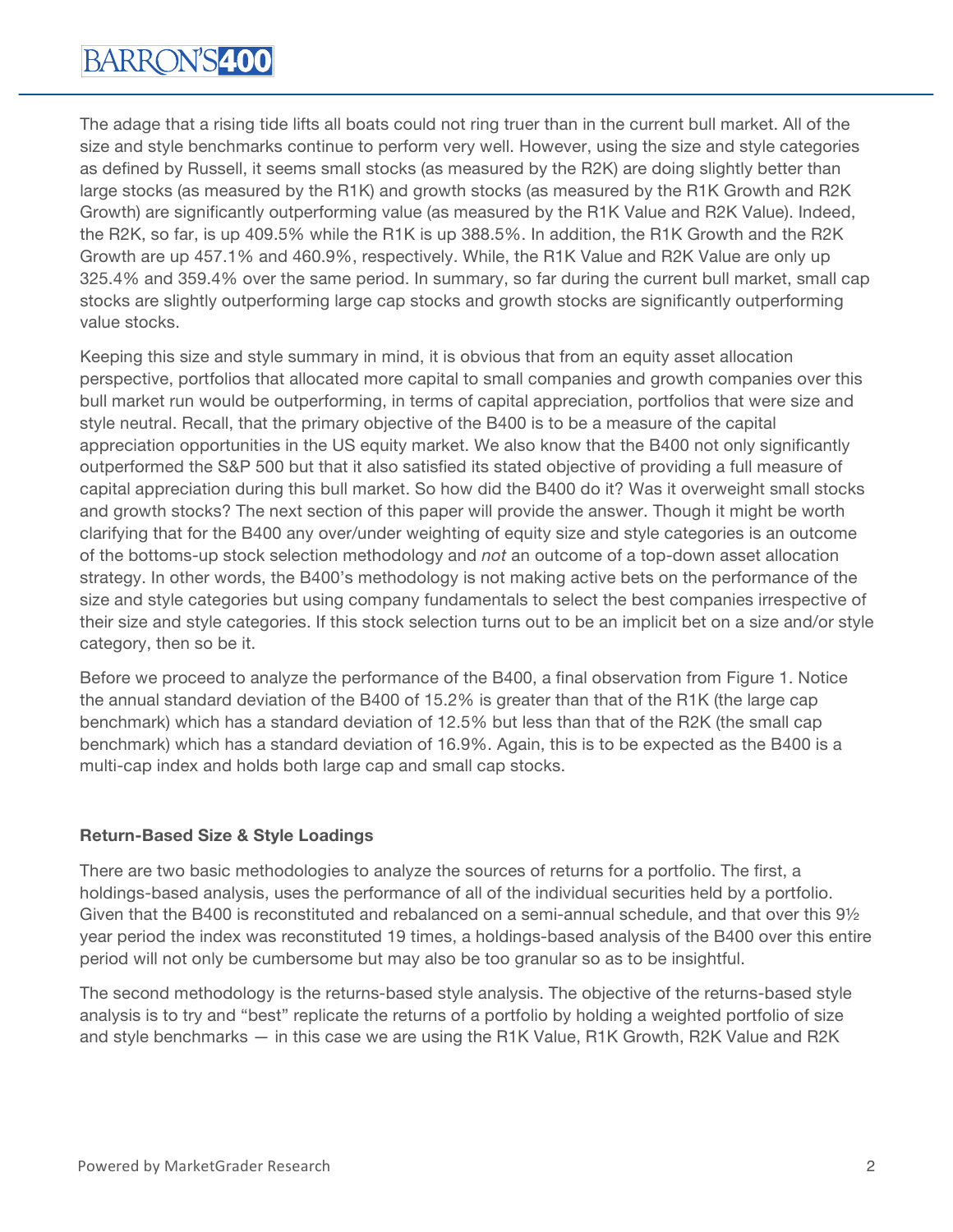Growth<sup>2</sup>. The methodology we employed assumes that the weights add up to 100% (i.e., there is no leverage) and the portfolio is fully invested (i.e., there is no cash holding). In addition, none of the weights could be negative (i.e., there is no shorting). Figure 2 below presents the implied weights (factor loadings) for the B400 and compares the results to the S&P 500 and two mid-cap indexes.<sup>3</sup>

| <b>Benchmark</b>       | <b>B400</b> | <b>S&amp;P 500</b>       | <b>S&amp;P MC</b> | <b>Russell MC</b> |
|------------------------|-------------|--------------------------|-------------------|-------------------|
| R <sub>1</sub> K Value | 20%         | 50%                      | 14%               | 34%               |
| <b>R1K Growth</b>      | 21          | 50                       | 30                | 31                |
| <b>R2K Value</b>       | 19          | $\overline{\phantom{0}}$ | 40                | 16                |
| <b>R2K Growth</b>      | 40          |                          | 16                | 19                |
| Size Loadings:         |             |                          |                   |                   |
| Large                  | 41%         | 100%                     | 44%               | 65%               |
| Small                  | 59          | $\qquad \qquad$          | 56                | 35%               |
| <b>Style Loadings</b>  |             |                          |                   |                   |
| Value                  | 39%         | 50%                      | 54%               | 50%               |
| Growth                 | 61          | 50                       | 46                | 50                |
| R-Square               | 77%         | 97%                      | 87%               | 92%               |

#### **Figure 2. B400 — Bull Market Returns-Based Size and Style Loadings March 1, 2009 Through August 31, 2018**

Source: Returns from Bloomberg. Analysis by MarketGrader Research. "R-Square" is the R-Square from the OLS regression.

The factor loadings for each of the indexes illustrate the respective weights of the four size and style benchmarks. These factor loadings are such that the returns of the implied weighted portfolio (made up of the four size and style benchmarks) will best mimic the returns of the index. The degree to which the actual return variation can be explained by the implied weighted portfolio is indicated by the R-Square presented in the figure. Therefore, a large degree (97%) of the S&P 500's return variability over this period (and in general) can be explained by a portfolio that is 50% R1K Value and 50% R1K Growth making it a Large Cap blend benchmark.

As mentioned earlier, the factor loadings do not imply that the portfolio is holding the underlying size and style benchmarks (or even the stocks that are included in those benchmarks). Therefore, the S&P 500 is not holding the R1K Value and R1K Growth since we know it is made up of around 500 large cap stocks selected by a committee. This point is further clarified by the factor loadings of the Russell MC index. Note that factor loadings to the large cap benchmarks (R1K Value + R1K Growth) is 65% and to the small cap benchmarks (R2K Value + R2K Growth) is 35% and the implied weighted portfolio explains 92% of the return variability of the Russell MC. However, we know that that the Russell MC index actually holds no small cap stocks. According to its methodology, it is made up of the smallest

 $2$  By "best" we mean the weightings for the size and style benchmarks minimize the return variability between the returns of the actual portfolio and the return of the weighted portfolio.

 $3$  These weights are referred to as factor loadings so as to clarify that they are the weights derived from an optimization. The actual portfolio, may or may not, have the implied exposures.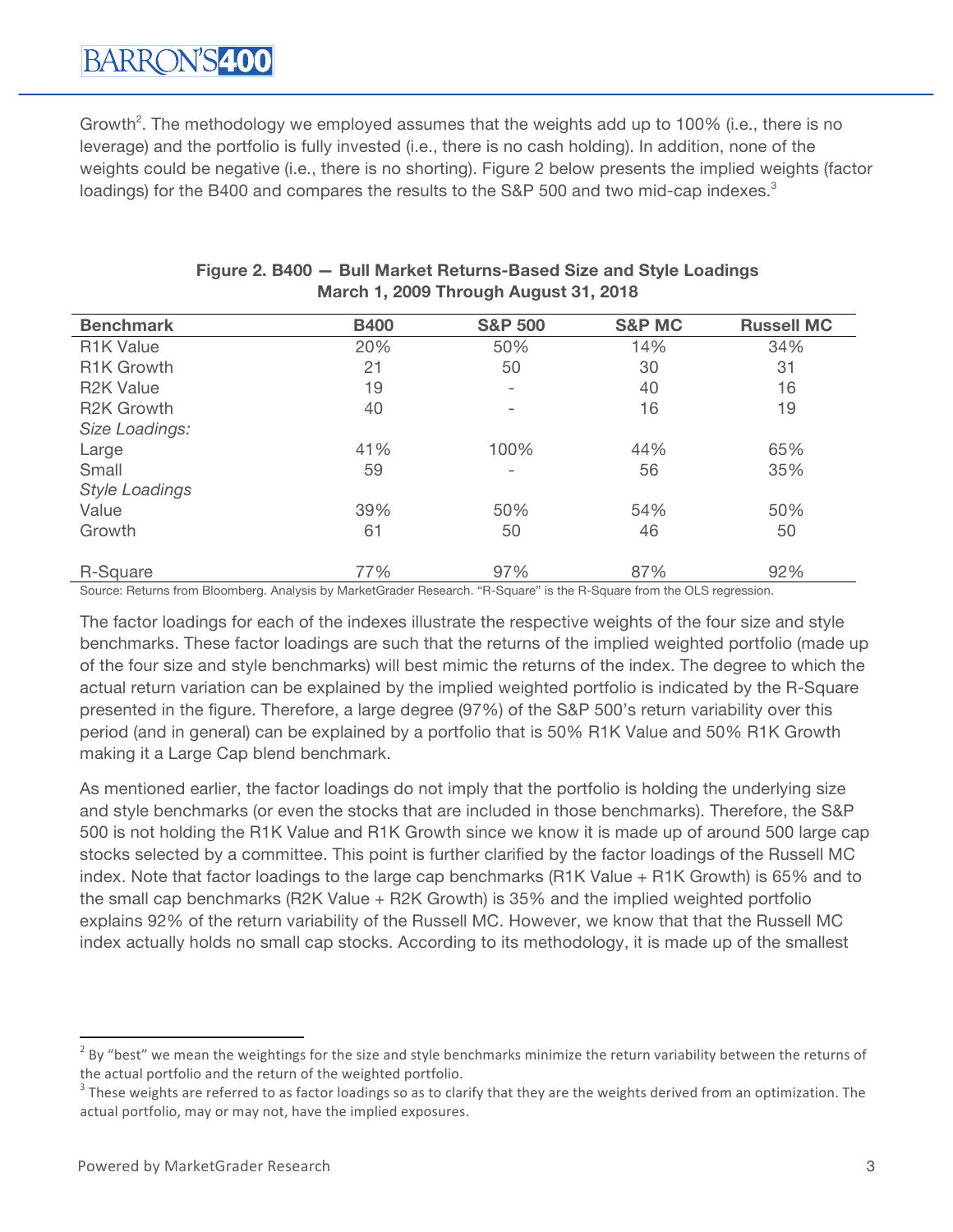800 stocks in the R1K. In other words, it is essentially the R1K (the largest 1000 stocks by market cap) less the largest 200 stocks.<sup>4</sup>

Which brings us to the B400. We know the stock selection methodology of the B400 is size and style agnostic<sup>5</sup>. In other words, the key determinant if a company gets selected into the index is its fundamentals. Therefore, the B400 is a multi-cap index that includes both large and small stocks. Over the current bull market run, the implied factor loadings that best explain the returns of the B400 are 20% in R1K Value, 21% in the R1K Growth, 19% in the R2K Value and 40% in the R2K Growth indexes. In terms of a size comparison only, this implies a total factor loading of 41% to large cap and 59% to small cap. While in terms of style comparison only, this implies a loading of 39% to value and 61% to growth.

This implied overweighting of small caps (relative to large caps) and growth stocks (relative to value stocks), partially explains the outperformance of the B400 relative to its peers as presented in Figure 1. However, notice that the factor loadings weighted portfolio in the case of the B400 only explains 77% of the variability in its returns. As we shall see in Figure 3, the remaining is a consequence of its stock selection methodology.

Figure 3, presents the expected returns of the factor loadings weighted portfolio (rebalanced annually) and compares it to the actual benchmarks.

|                    | <b>Annualized</b>        |                    |                          |  |
|--------------------|--------------------------|--------------------|--------------------------|--|
| <b>Index</b>       | <b>Total Return (TR)</b> | <b>Expected TR</b> | <b>Excess TR - Alpha</b> |  |
| <b>B400</b>        | 19.74%                   | 18.80%             | 94 bps                   |  |
| <b>S&amp;P 500</b> | 18.01                    | 18.03              |                          |  |
| S&P MC             | 19.10                    | 18.44              | 66                       |  |
| <b>Russell MC</b>  | 19.19                    | 18.36              | 83                       |  |

#### **Figure 3. B400 — Bull Market Alpha March 1, 2009 Through August 31, 2018**

Source: MarketGrader Research. The "Expected TR" is calculated as the factor loadings times the annualized total returns of the size and style benchmarks. The "Excess TR" is the difference between the Total Return and the Expected Return.

Notice that over this period, the B400, S&P Mid Cap and Russell Mid Cap indexes experienced an annual return greater than that can be explained by the factor loadings. Consequently, all of the indexes have a positive alpha. But it is important to keep in mind that the implied sources of returns for the three indexes was significantly different: For the S&P Mid Cap and Russell Mid Cap, the outperformance is as a result of their "beta" measures of the mid cap style segment outperforming the "beta" measures of Russell large and small size segments. But for the B400, the outperformance is as a result of its bottoms-up stock selection methodology based on company fundamentals, outperforming the beta measures of the Russell large, small and mid-cap size segments.

 $4$  Which means that an investor allocating to the R1K and the Russell MC is essentially allocating to the R1K stocks while overweighting the bottom 800 stocks and therefore relatively underweighting the top 200 stocks.

 $5$  The methodology of the B400 incorporates constraints to ensure that the resulting index is diversified across size and sectors, but in most cases, they are not binding. For more, go to www.marketgrader.com.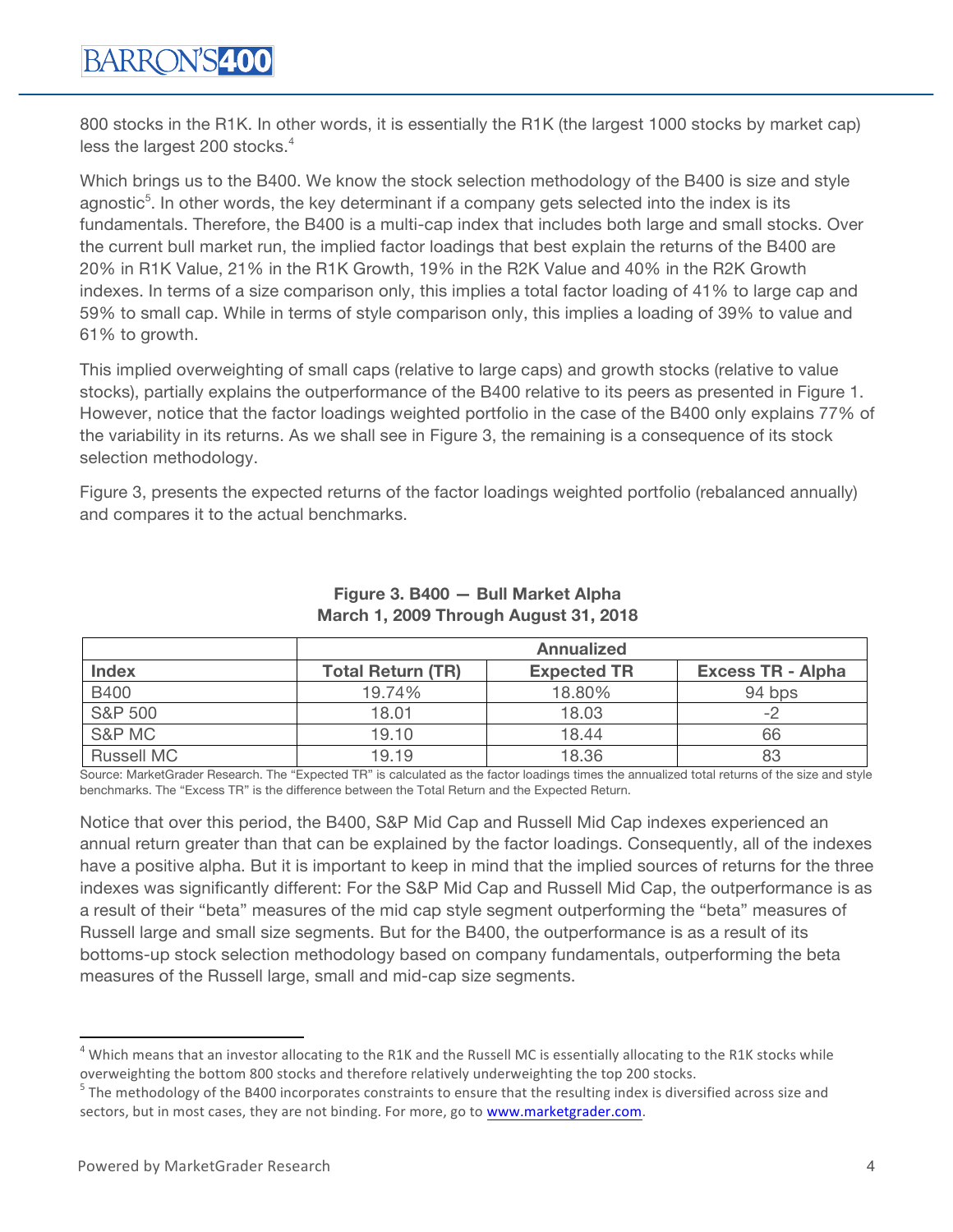#### **Conclusions**

This paper set out to explore the performance of the B400 over the current bull market run. We used an empirical approach that lets the return data speak for itself. Performance of the broad beta size and style factors as measured by the Russell benchmarks revealed that over the current bull market that started its run in March 2009 and continues through August 2018, small cap growth stocks were the sweet spot of the equity market. In other words, over this fantastic market rally, in which the broad market as measured by the S&P 500 had a cumulative gain of 380%, the only way for a broad portfolio to outperform the market was to be overweight the outperforming size and style factors (an overweight in outperforming sectors could have also achieved the outcome but that is the subject of another paper). Small (versus large) was the outperforming size factor and growth (versus value) was the outperforming style factor.

To understand the factors driving returns, we next performed a return-based style analysis on the broad indexes and the B400. The returns-based style analysis revealed that, as measured by the factor loadings, the B400 was overweight both the outperforming factors, over the current bull market run. Consequently, the B400 outperformed the broad market by more than 70 percentage points over this 9½ year period for a total cumulative gain of 452.6%, thereby, satisfying its primary objective of providing a measure of the capital appreciation opportunity within the US equity market. The B400 accomplished this remarkable feat not by taking bets on the outperforming size and style factors, but by staying true to its methodology, i.e., implementing a proprietary bottoms-up stock selection process that uses company fundamentals to select the 400 best companies as components of the index. It just so happened to be that this process selected more small companies and growth companies – the categories that outperformed during this bull market run. The stock selection methodology performed so well that the B400 also outperformed other beta mid cap benchmarks.

It is worth noting that although the B400 does not place top-down bets across size or style factors, the B400 stock selection methodology is designed to lean towards small to midcap companies in terms of size and towards growth companies in terms of style. MarketGrader believes that in the long-run the stock market has a natural upward trend and therefore included two key features into the design of the B400 that were meant to capture the above average equity premium of faster growing stocks. First, companies selected into the index should be trading at a reasonable price and should be profitable. This is the fundamental, quality-GARP-based stock selection screen incorporated into the methodology that is implemented twice a year. The second feature included into the methodology was the equalweighting of all index constituents. This weighting rebalance is also implemented twice a year when the index is reconstituted. These two key features have allowed the index, over time, to select faster growing companies, which on average tend to be smaller than the average of the market cap weighted benchmark. Furthermore, equally weighting each company allows each company to contribute equally to the performance of the index, irrespective of its size.

The analysis presented in this paper is historical and since we know that past performance is not an indicator of future results, the next logical question is what does this mean for the B400 in terms of where the market is heading? We also know that if is virtually impossible, if not extremely difficult to predict, in terms of timing, what the market is going to do. Will this bull market continue? Or, has it run out of steam and is due for a correction? Or, as some doomsayers claim a crash is imminent?